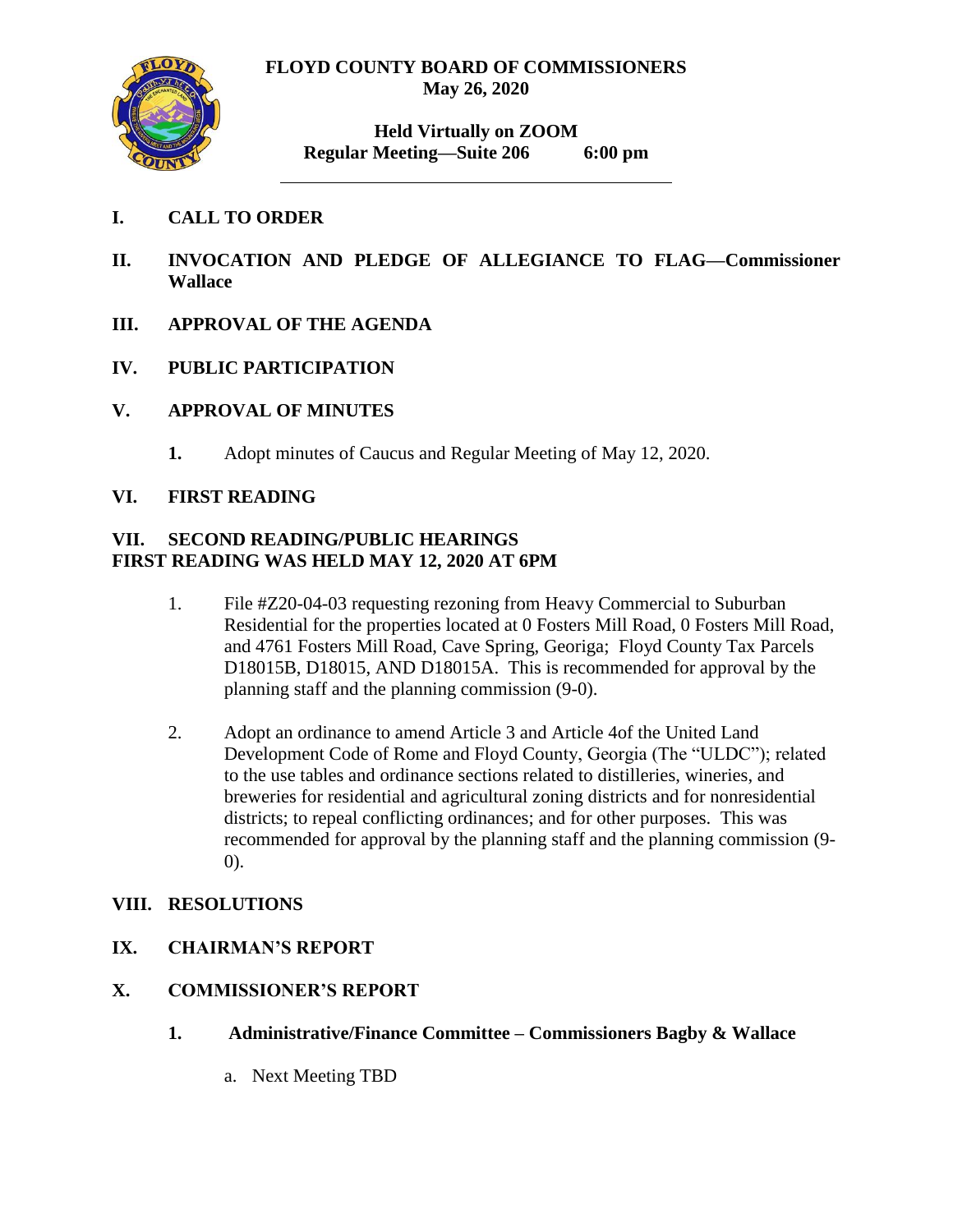page 2

| 2. |                                  | <b>Public Safety Committee - Commissioners Maxey &amp; Hancock</b>                                    |  |
|----|----------------------------------|-------------------------------------------------------------------------------------------------------|--|
|    |                                  | a. Next Meeting TBD                                                                                   |  |
| 3. |                                  | <b>Public Works Committee – Commissioners Watters &amp; Bagby</b>                                     |  |
|    |                                  | a. Next Meeting TBD                                                                                   |  |
| 4. |                                  | Water Committee - Commissioners Wallace & Maxey                                                       |  |
|    |                                  | a. Next Meeting TBD                                                                                   |  |
| 5. | <b>Special Committee Reports</b> |                                                                                                       |  |
|    | a.                               | Fire Overview Committee—Commissioners Hancock & Maxey                                                 |  |
|    |                                  | i. Next Meeting TBD                                                                                   |  |
|    | b.                               | <b>Joint Services Committee–Commissioners Hancock &amp; Bagby</b>                                     |  |
|    |                                  | i. Next Meeting TBD                                                                                   |  |
|    | c.                               | <b>Rome-Floyd Planning Commission-Commissioner Maxey</b>                                              |  |
|    | d.                               | Joint Development Oversight Committee-Commissioners Hancock<br>& Bagby                                |  |
|    |                                  | i. Next Meeting TBD                                                                                   |  |
|    | e.                               | <b>Joint Solid Waste Commission—Commissioners Bagby &amp; Watters</b>                                 |  |
|    |                                  | i. Next Meeting TBD                                                                                   |  |
|    | f.                               | Transportation Policy Committee–Commissioners Wallace<br>$\boldsymbol{\mathcal{X}}$<br><b>Watters</b> |  |
|    |                                  | i. Next Meeting TBD                                                                                   |  |
|    | g.                               | <b>Airport Commission-Commissioner Wallace</b>                                                        |  |
|    |                                  | i. Next Meeting TBD                                                                                   |  |
|    | h.                               | <b>SPLOST Project Overview Committee–Commissioners Hancock &amp;</b><br><b>Wallace</b>                |  |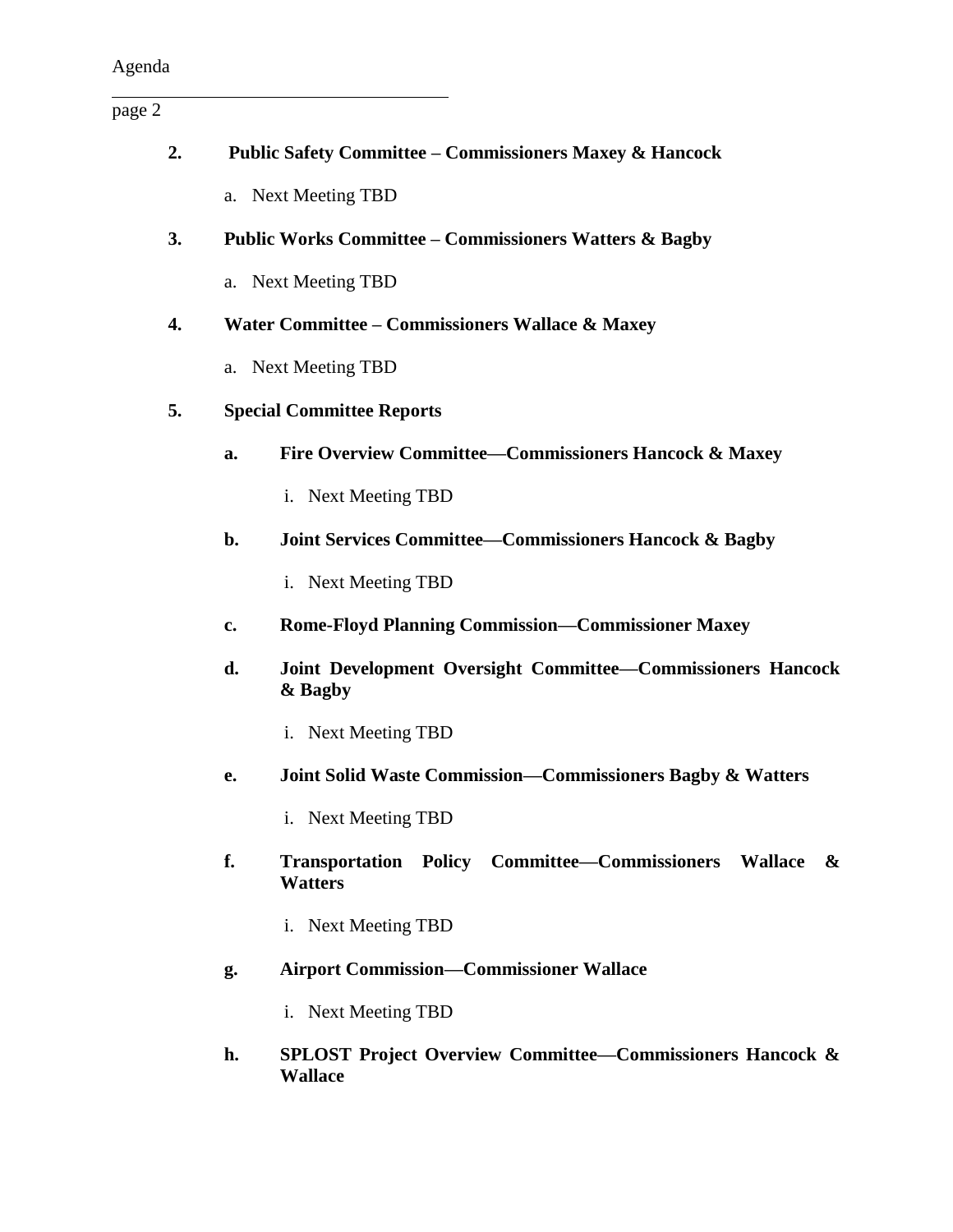page 3

- **i. RFPR Advisory Committee—Commissioner Bagby** 
	- i. Next Meeting TBD
- **j. Judicial Committee/(CJIS) – Commissioner Wallace**

## **k. Floyd County Library Board— Commissioner Watters**

i. Next Meeting TBD

## **XI. MANAGER'S REPORT**

## **XII. ATTORNEY'S REPORT**

## **XIII. CONSENT AGENDA**

- 1. Approve a self-service fuel license application for Pahari Food Mart located at 3007 Rockmart Road, Rome, Georgia. The application is paid in full and has been approved by all necessary parties.
- 2. Approve three year contract with Fox Environmental for Stormwater Management Program (Ms4) Technical Support in the amount of \$30,000.00 (\$10,000.00 per year).
- 3. Approve transfer of \$59,500.00 from the law library fund to the Equipment Fund to upgrade the Court Reporter's equipment, sound system, evidence presentation system, and video conferencing equipment for Judge Niedrach's Courtroom.
- 4. Approve adding the Jury Module to our ICON agreement. There is a one-time \$20,000.00 setup fee and an annual hosting fee of \$6,000.00.
- 5. Approve the purchase of eighty (80) Safriland PRISM Spike 1 Panel Set A7-Male (stab proof vest) and eight (80) Safariland M2 Concealable Carriers for the Floyd County Sheriff's Office from GT Distributors in the amount of \$30,000.00 (\$23,200.00 for the vests and \$6,800.00 for the carriers). This was budgeted at \$40,000.00.
- 6. Approve the renewal of a three (3) year agreement with Siemens for service on eight (8) radio site camera systems and the monitoring computer in the E-911 Center. This will be billed over three (3) years: \$9,661.00 2020-20201, \$9,950.00 2021-2020, and \$10,248.00 in 2022-2023.
- 7. Approve the renewal application for a beer & wine license and a self-serving fuel license for Circle K Stores, Inc. dba Circle K Store #2723720 located at 2995 Cedartown Highway, Rome, Georgia. This application is paid in full and has been approved by all necessary parties.